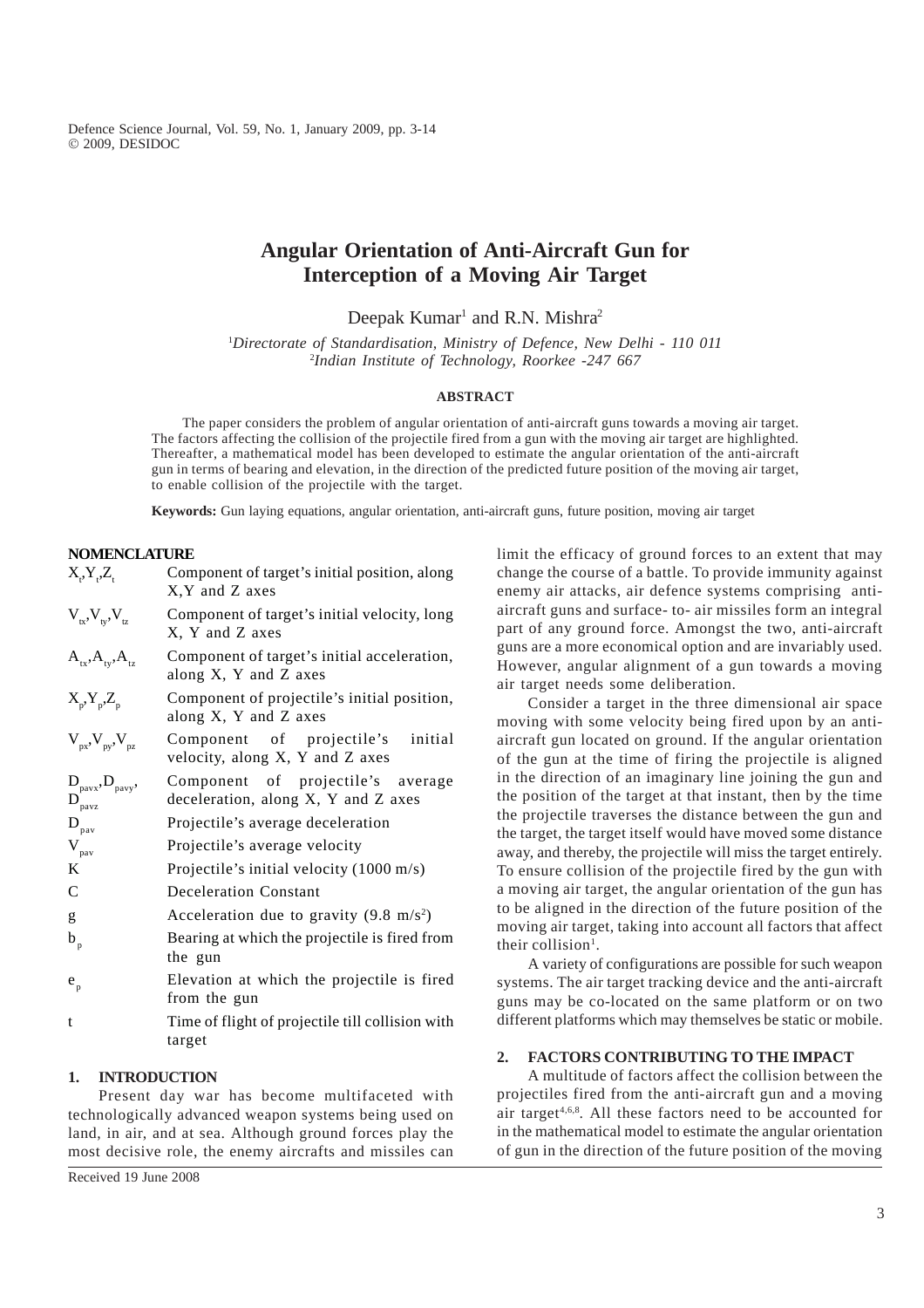air target. These factors are as below:

- (a) *Target*:
	- (i) Initial position of target along X, Y and Z axes of the stabilised reference frame.
	- (ii) Initial velocity of target along X, Y and Z axes of the stabilised reference frame.
	- (iii) Initial acceleration of target along X, Y and Z axes of the stabilised reference frame.
- (b) *Projectile*:
	- (i) Initial position of projectile along X, Y and Z axes of the stabilized reference frame
	- (ii) Initial velocity of projectile along X, Y and Z axes of the stabilised reference frame
- (c) *Environment*:
	- (i) Gravitational acceleration
	- (ii) Deceleration due to viscous friction with the atmosphere
	- (iii) Wind drift
- (d) *System Errors*:
	- (i) Computation time
	- (ii) Steady state error and settling time of control loops
	- (iii) Ballistic drift

# **3. FRAME OF REFERENCE AND ANGULAR REFERENCE**

 Before evolving the mathematical model, one defines the stabilised reference frame and the angular references for measurement of the variables involved<sup>2-4</sup>.

In the three dimensional space, a reference frame is required as datum wrt which the angular measurements of the variables are made, i.e., bearing and elevation of the target as well as the angular orientation of anti aircraft gun. The reference frame will have three mutually perpendicular axes, named arbitrarily as X, Y and Z. Let the XY plane of this frame be always perpendicular to the direction of the gravitational force and parallel to perfectly horizontal surface of the earth. The XZ and the YZ planes are perpendicular to XY plane as well as to each other. However, the reference frame has no particular orientation wrt the Earth's north. For a platform placed on the ground with radar mounted on it, the X, Y and Z axes of the reference frame aligned themselves along the longitudinal, lateral, and vertical axes of the platform, and the centre of gravity of platform is coincident with the origin, as shown in Fig. 1. Such an imaginary reference frame, as described here, is the stabilised reference frame*.*

The angular references are required for quantifying the angular measurements of the variables, i.e., bearing and elevation, in the stabilised reference frame under consideration. Bearing is measured in XY plane positively from  $+X$  towards  $+Y$  axis and elevation is measured positively from XY plane towards +Z axis.

#### **4. SYSTEM MODEL**

To evolve the generalised mathematical model, consider a twin platform system with the target- tracking device,



**Figure 1. Two platform system.**

such as the tracking radar on one platform and the antiaircraft gun on another platform, and also the stabilised reference frame aligned with the platform mounted with the target-tracking device as shown in Fig. 1. The target will be at a certain elevation, bearing, and range wrt the target-tracking platform at different instances of time. Depending on the target's velocity, the target may approach the platform (approacher), fly past the platform (crosser) or recede away from the platform (receder). This threedimensional scenario may be viewed in the horizontal yaw plane i.e. left / right disregarding the elevation aspect, and also in the vertical pitch plane, i.e., up / down, disregarding the bearing aspect. The target, in either of the two planes, can be depicted as in Fig. 2.

To prevent the target, i.e., enemy aircraft, from causing damage in the area where the anti-aircraft gun is located on the ground, the target has to be hit by the projectile while it is an approacher. Once the target- tracking device acquires the initial target data, i.e., bearing, elevation, and range, the targets initial position, velocity, and acceleration along the three axes are computed and it is assumed that the target continues to fly with the same velocity and acceleration till the time the projectile intercepts it. To enable collision of the projectiles fired from the anti-aircraft gun with the moving air target, the equations of their motions along the X, Y and Z axes may be equated similarly as for the estimation of missile launch angle $4-6$  along with two additional terms pertaining to main external influences of gravity and deceleration due to air<sup>8</sup>, as below:

$$
X_{t} + V_{tx}t + \frac{1}{2}A_{tx}t^{2} = X_{p} + V_{px}t - \frac{1}{2}D_{pavx}t^{2}
$$
 (1)

$$
Y_{t} + V_{ty}.t + \frac{1}{2}A_{ty}.t^{2} = Y_{p} + V_{py}.t - \frac{1}{2}D_{pavy}.t^{2}
$$
 (2)

$$
Z_{t} + V_{tz}t + \frac{1}{2}A_{tz}t^{2} = Z_{p} + V_{pz}t - \frac{1}{2}D_{pavz}t^{2} - \frac{1}{2}g_{z}t^{2}
$$
 (3)

Substituting values of  $V_{px}$ ,  $V_{py}$ ,  $V_{pz}$ ,  $D_{pavx}$ ,  $D_{pavy}$  &  $D_{pavz}$ in Eqns (1-3),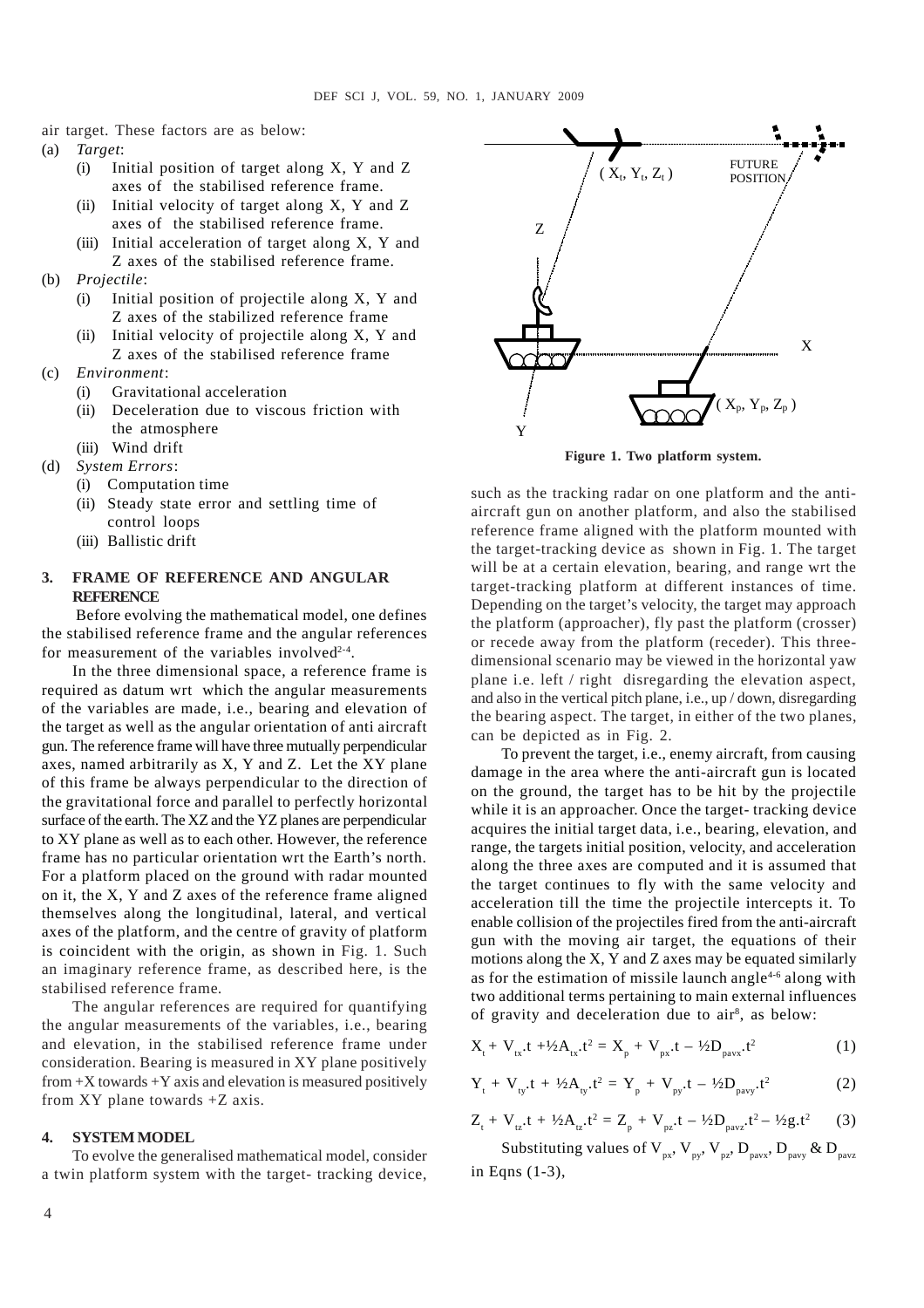

YAW PLANE / PITCH PLANE

**Figure 2. Approacher/crosser/receder target in yaw/pitch plane.**

$$
X_{t} + V_{tx}t + \frac{1}{2}A_{tx}t^{2} = X_{p} + KCos \ e_{p} Cos b_{p}t - \frac{1}{2}D_{pav}Cos \ e_{p} Cos b_{p}t^{2}
$$
 (4)

$$
Y_{t} + V_{ty}t + \frac{1}{2}A_{ty}t^{2} = Y_{p} + KCos \, e_{p} \, Sin \, b_{p}t - \frac{1}{2}D_{\text{pav}}Cos \, e_{p} \, Sin \, b_{p}t^{2}
$$
 (5)

$$
Z_{t} + V_{\nu}t + \frac{1}{2}A_{\nu}t^{2} = Z_{p} + K \sin e_{p}t - \frac{1}{2}D_{\text{par}} \sin e_{p}t^{2} - \frac{1}{2}g_{t}t^{2} \quad (6)
$$

Rewriting eqn's (4-6),

$$
X_{t} - X_{p} + V_{tx}t + \frac{1}{2}A_{tx}t^{2} = (K.t - \frac{1}{2}D_{pav}t^{2})\text{Cos } e_{p} \text{Cos } b_{p}
$$
 (7)

$$
Y_{t} - Y_{p} + V_{ty}t + \frac{1}{2}A_{ty}t^{2} = (K_{t} - \frac{1}{2}D_{pav}t^{2}) \text{ Cos } e_{p} \text{ Sin } b_{p}
$$
 (8)

$$
Z_{t} - Z_{p} + V_{tz}t + \frac{1}{2}A_{tz}t^{2} + \frac{1}{2}g_{z}t^{2} = (K_{t} - \frac{1}{2}D_{\text{pav}}t^{2}) \sin e_{p}
$$
(9)

Squaring Eqns (7) and (8) and adding them,

$$
(Xt - Xp + Vtx \cdot t + \frac{1}{2}Atx \cdot t2)2 +(Yt - Yp + Vty \cdot t + \frac{1}{2}Aty \cdot t2)2 = (K \cdot t - \frac{1}{2}Dpar \cdot t2)2 \cdot Cos2 ep (10)
$$

Squaring eqn (9),

$$
(Z_{t} - Z_{p} + V_{tz}t + \frac{1}{2}(A_{tz} + g)t^{2})^{2} = (K_{t}t - \frac{1}{2}D_{pav}t^{2})^{2}.Sin^{2} e_{p}
$$
 (11)

Adding eqn  $(10)$  and  $(11)$ ,

$$
(Xt - Xp + Vtx.t + ½Atx.t2)2 + (Yt - Yp + Vty.t + ½Aty.t2)2 + (Zt - Zp + Vtz.t + ½(Atz + g).t2)2 = (K.t - ½Dpar.t2)2
$$
 (12)

Expanding Eqn (12) and collecting terms with same power of variable time t,

$$
{}^{14}\left[A_{tx}^{2} + A_{ty}^{2} + (A_{tz} + g)^{2} - D_{px}^{2}\right] t^{4} +\n[A_{tx}V_{tx} + A_{ty}V_{ty} + (A_{tz}+g)V_{tz} + K.D_{px}]t^{3} +\n[(X_{t} - X_{p})A_{tx} + V_{tx}^{2} + (Y_{t} - Y_{p})A_{ty} + V_{ty}^{2} +\n(Z_{t} - Z_{p}) (A_{tz}+g) + V_{tz}^{2} - K^{2}]t^{2} +\n2[(X_{t} - X_{p})V_{tx} + (Y_{t} - Y_{p})V_{ty} + (Z_{t} - Z_{p}) V_{tz}]t +\n(X_{t} - X_{p})^{2} + (Y_{t} - Y_{p})^{2} + (Z_{t} - Z_{p})^{2} = 0
$$
\n(13)

The Eqn. (13) above is a fourth-order equation for the variable time *t* containing terms for  $t^4$ ,  $t^3$ ,  $t^2$ ,  $t$  and a constant. The formulae for finding roots of second- thirdfourth-order equations are available; above which one must resort to the numerical method. The formula for solving the quadratic is easily applied, but the cubic solution is rather long and for quartic, it is very complicated. It turns out that one usually uses a numerical method for all the equations above the quadratic order<sup>7</sup>. The Lin's method and the Newton's method are two well documented methods<sup>5,7</sup>. Although either of these two methods or any similar method will give the roots, however for the model under consideration, a better way of finding the value of the variable time *t* would be as under since it may so happen that more than one positive real root may exist for a particular case.

It may be appreciated that the value of the variable time *t* cannot be imaginary or complex and can have only a positive real value. Further, ones interest lies in finding only that one particular root amongst the possible four that would result in correct estimation of the angular orientation of the gun which will enable collision of the projectile with the target. This value of *t* when substituted in the left side of the Eqn. (13) will equate with the right side of the Eqn, i.e., zero.

To determine the value of the variable time *t* which is of interest, consider the target to be stationary at point *A* in the target / projectile fly plane as shown in Fig. 3. In the three-dimensional stabilised reference frame, the plane containing the straightline trajectory of the target, which also passes through the initial position of the projectile on the ground, is the target / projectile fly plane<sup>4</sup>. For a target initially acquired at point  $A$  at a distance  $d_1$ , the corresponding value of time  $t_1$  for flight of the projectile to the target is the most obvious reference in whose vicinity the actual value of the variable time *t* lies. The initial distance of the target from the initial position of the projectile  $is^4$ :

$$
d_1 = [(X_t - X_p)^2 + (Y_t - Y_p)^2 + (Z_t - Z_p)^2]^{1/2}
$$
 (14)



INITIAL POSITION OF PROJECTILE

**Figure 3. Target/projectile fly plane.**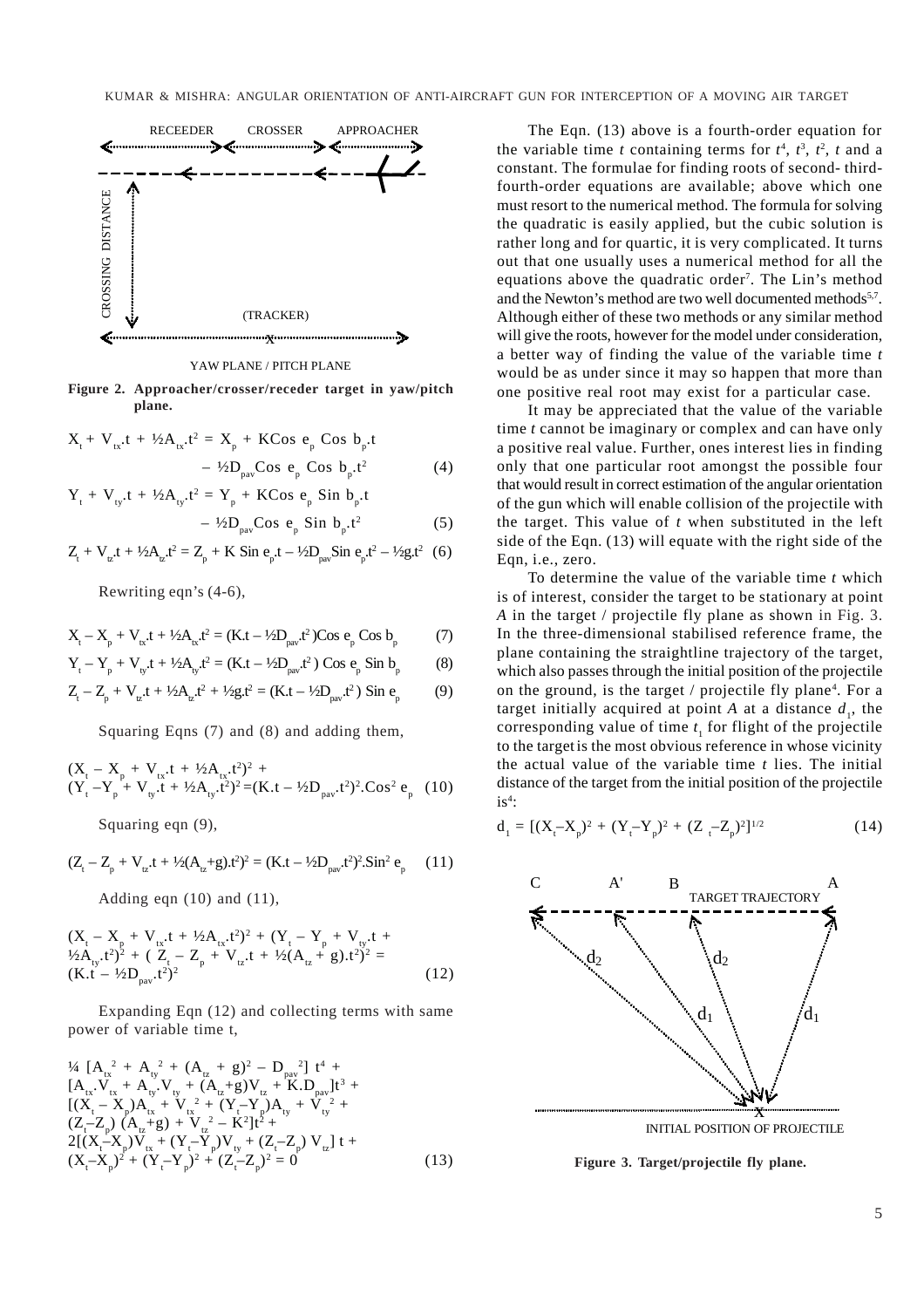If the deceleration of the projectile is disregarded due to viscous friction of the atmosphere as well as the effect of gravity, the time of flight of the projectile will be  $t_1 = d_1/K$  as in the case of missile which fly at a constant velocity<sup>4</sup>. In reality, as the projectile moves towards the target it is subjected to viscous friction with the atmosphere due to which its velocity keeps reducing continuously and is accounted for by taking into consideration the average deceleration  $D_{\text{par}}$ . The deceleration due to gravity may be accounted for by resolving it with cosine of the elevation  $e_1$  of the stationary target initially located at point *A*, as shown in Fig. 4. The time of flight  $t_1$  may be estimated from its equation of motion as under:

$$
d_1 = K.t_1 - \frac{1}{2}D_{\text{pav}}.t_1^2 - \frac{1}{2}g \cos(90^\circ - e_1).t_1^2 \tag{15}
$$

If we neglect the term pertaining to gravity since its value is much smaller than the initial velocity of the projectile *K*, which is approximately 1000 m/s for most anti- aircraft guns today, as well as average deceleration  $D_{\text{pav}}$ , whose value lies between 285 and 140 as will be shown later, the Eqn.(15) reduces to:

$$
D_{\text{pav}}.t_1^2 - 2K.t_1 + 2d_1 = 0 \tag{16}
$$

The two roots of the quadratic Eqn(16) above are

$$
t_1(root 1) = [K - (K^2 - 2.D_{\text{pav}}.d_1)^{1/2}]/D_{\text{pav}} \tag{17}
$$

$$
t_1(root 2) = [K + (K^2 - 2.D_{\text{pav}}.d_1)^{1/2}]/D_{\text{pav}} \tag{18}
$$

To ascertain which one of these roots gives the correct value of the time of flight  $t_1$  of the projectile, the values of the two roots tabulated in Table 1 were examined for various values of  $d_i$ , along with its associated value of average deceleration  $D_{\text{pav}}$  calculated using Eqn (34).

All the values of the second root corresponding to various distances  $d<sub>i</sub>$  varying from 500 m to 2500 m fall within 7.1129 s and 8.6601 s, which is obviously not possible, and therefore ruled out. The values of the first root seem more likely to be correct considering the fact that the initial velocity  $K$  of the projectile is 1000 m/s. Also, even if the values of the second root for various distances were reasonably different, it would be appropriate to consider the first root, being lesser of the two roots, and therefore, representing the time for the shortest flight path of the projectile to the target. Further, numerical evaluation of Eqn (15) for various values of the variables  $d_i$  and  $e_i$  will reveal that taking into consideration the effect of gravity cause a variation of less than 0.015 s in the value of time



PROJECTILE

**Figure 4. Accounting gravity in Eqn (15).**

of flight *t <sup>1</sup>*. During this time of 0.015 s, a target travelling at a maximum velocity of 400 m/s will move only 6 m, which is inconsequential considering the size of the smallest target aircraft which may be 20 m long, 25 m wide, and 3 m tall. Thus the estimated value of  $t_1$  using Eqn (17) by disregarding effect of gravity is sufficiently accurate to correctly determine the direction of search for the correct value of time *t* that will satisfy Eqn (13).

Having calculated the value of time  $t_1$  for flight of projectile to the stationary target, let the target now continue to fly. The value that will satisfy Eqn (13) will not be exactly  $t_1$  but in its vicinity, either less or more than  $t_1$ , depending on whether the target is approaching or receding<sup>4</sup>. To determine in which direction the value will lie, consider now the position of the moving target after  $t_i$  seconds. The distance will be

$$
\begin{aligned}\nd_2 &= \left[ (X_t + V_{tx} \cdot t_1 + \frac{1}{2} A_{tx} \cdot t_1^2 - X_p)^2 + (Y_t + V_{ty} \cdot t_1 + \frac{1}{2} A_{tx} \cdot t_1^2 - Y_p)^2 + (Z_t + V_{tz} \cdot t_1 + \frac{1}{2} A_{tz} \cdot t_1^2 - Z_p)^2 \right]^{1/2} \tag{19}\n\end{aligned}
$$

If  $d_2 > d_1$ , the target is a receding one, and consequently the value of variable time *t* that will satisfy Eqn (13) will be greater than  $t_1$ . If  $d_2 < d_1$ , the target is an approaching one and consequently the value of variable time *t* that will satisfy Eqn (13) will be  $< t_1$ .

To justify the use of variables  $t_1$ ,  $d_1$  and  $d_2$  in choosing the direction of search let *A*' be a point ahead on the target trajectory which is at the same distance  $d_i$  and for which the projectile would take the same time  $t<sub>i</sub>$  to reach.

Allow the projectile travel from its initial position to the point *A*' and simultaneously the target from point *A*

| <b>Variables</b>                                                                                                         |         |         | <b>Values</b> |         |         |
|--------------------------------------------------------------------------------------------------------------------------|---------|---------|---------------|---------|---------|
| $d_1$ (meters)                                                                                                           | 500     | 1000    | 1500          | 2000    | 2500    |
| $D_{\text{nav}} = 285.7 - (0.04857) \cdot d_1$                                                                           | 261.415 | 237.100 | 212.845       | 188.560 | 164.275 |
| $t_1$ (root 1) = [K – (K <sup>2</sup> – 2. D <sub>pav</sub> . d <sub>1</sub> ) <sup>1/2</sup> ] / D <sub>pav</sub> (sec) | 0.5378  | 1.1594  | 1.8736        | 2.6743  | 3.5146  |
| $t_1$ (root 2) = [K + (K <sup>2</sup> – 2. D <sub>pav</sub> . d <sub>1</sub> ) <sup>1/2</sup> ] / D <sub>pav</sub> (sec) | 7.1129  | 7.2748  | 7.5229        | 7.9324  | 8.6601  |

**Table 1. Evaluating values of two roots of Eqn (16)**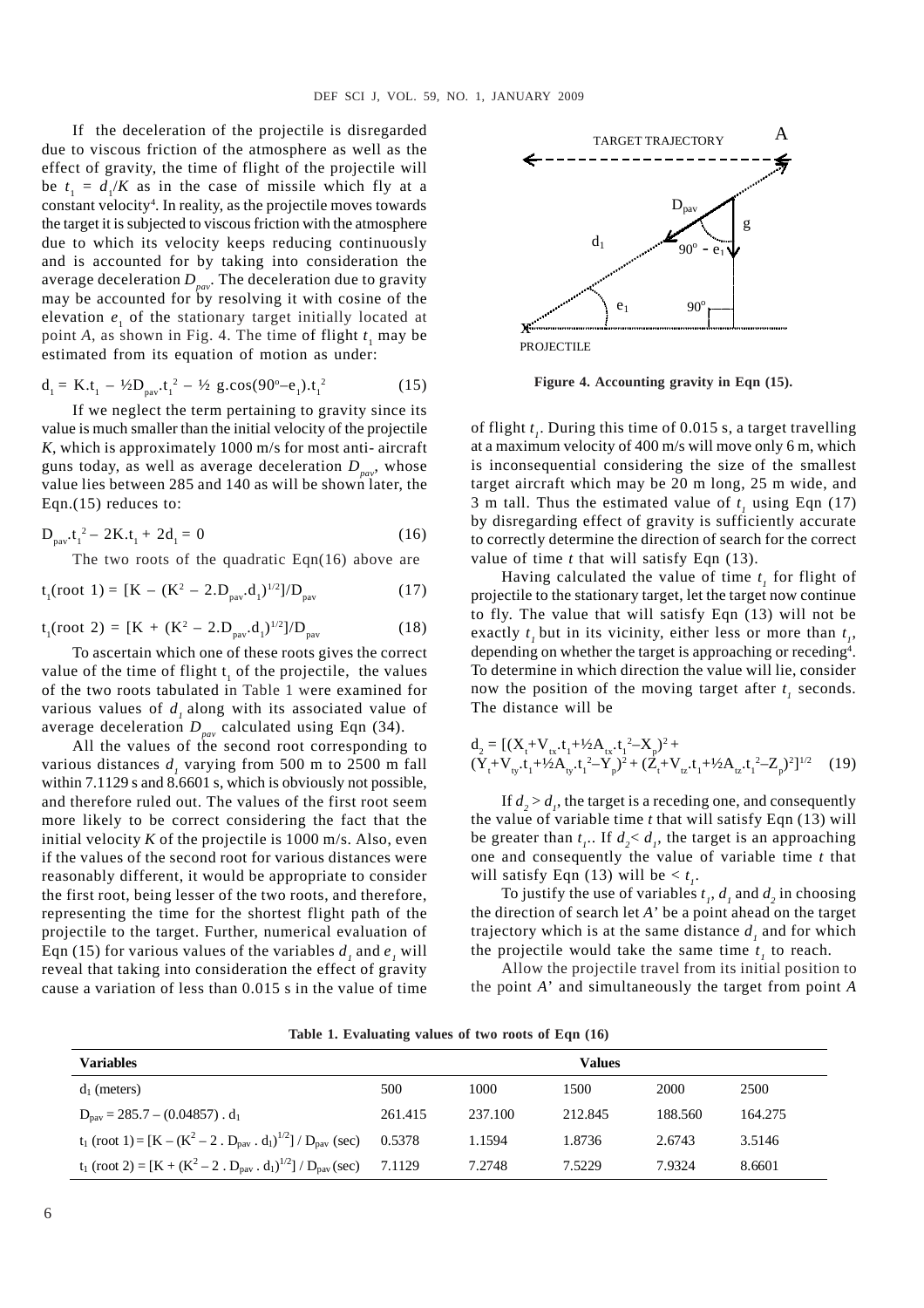towards point *A*'. By the time the projectile reaches point *A*', if the target reaches any point *B* which is short of *A*' then the distance  $d_2$  will be  $d_1$ . It can thus be inferred that if the projectile were to be launched in the correct direction the time taken to intercept the target will be < *t 1*.

Similarly, if the target were to reach some point *C* ahead of point *A*', then the distance  $d_2$  will be  $> d_1$  and the time taken by the projectile to intercept the target will  $be > t_{\ldots}$ 

Having ascertained the direction in which the value of variable time *t* lies, the expression in Eqn (13) is calculated successively starting with value of  $t = t<sub>l</sub>$  and thereafter, increasing or decreasing it, as determined earlier, in steps of say 0.01 or 0.025 or 0.1, as per the requirement of accuracy. As these calculations are done successively, the value of the expression will approach zero*.* Once that value of the variable time *t* has been reached for which the value of the expression on the left side of Eqn (13) crosses the zero or is within certain  $\pm$  limit of zero, the value of variable time *t* arrived at will be the one that will nearly satisfy Eqn (13). This value of the variable time t so arrived at by time-convergence of Eqn (13) is that pertaining to the final distance  $d_f$  of the impact point *D*. The final distance of the target from the initial position of the projectile<sup>4</sup> will be

$$
d_{f} = [(X_{t} + V_{tx} \cdot t + \frac{1}{2}A_{tx} \cdot t^{2} - X_{p})^{2} + (Y_{t} + V_{ty} \cdot t + \frac{1}{2}A_{ty} \cdot t^{2} - Y_{p})^{2} + (Z_{t} + V_{tz} \cdot t + \frac{1}{2}A_{tz} \cdot t^{2} - Z_{p})^{2}]^{1/2}
$$
(20)

Mathematically, one may be tempted to find the value of variable time t where the slope of Eqn (13) will change by taking the derivative of Eqn (13) and finding the value of the variable time *t* that would have satisfied Eqn (13). However, this may not render the value of variable time *t* for two reasons. Firstly, taking derivative of Eqn (13) will give a third-order equation with three roots and where once again a numerical method will have to be applied. Secondly, the nature of Eqn (13) will depend on its constants and may be such that a change of slope may not exist<sup>4</sup>.

However, before implementing the above time-convergence procedure, another aspect regarding the value of the variable average deceleration  $D_{\text{pav}}$  needs to be considered on which depends the accuracy of the result. More about the variable average deceleration  $D_{\text{par}}$  is brought out later including experimental determination as well as approximate estimation for validation of this model by numerical simulation.

While searching for the value of the variable time *t* to satisfy Eqn (13), the most obvious and easily available value  $t_1$  was used to start with, pertaining to the initial distance  $d_i$  of the target. It would thus be logical to use that initial value of  $D_{\text{pav}}$  which pertains to the distance  $d_{\text{p}}$ . However the final distance  $d_f$  will invariably be different from  $d$ , for a moving target and the initial assumption of the value of  $D_{\text{app}}$  pertaining to the distance  $d_i$  will be incorrect. Also, as will be brought out later, greater the distance, lesser will be the value of the variable average deceleration  $D_{\text{pav}}$ . Therefore, if the value of  $d_f$  turns out to be greater than  $d_1$  then the correct value of  $D_{\text{pav}}$  would be less than that selected initially. Similarly, if the value of  $d_f$  turns out to be less than  $d_1$  then the correct value of  $D_{pav}$  would be greater than that selected initially. Accordingly the value of *Dpav* is increased or decreased in steps of say 1.0 or 0.5 or 0.1, as per the requirement of accuracy, and the timeconvergence procedure is repeated. This procedure of average deceleration convergence, with the time-convergence nested inside, is repeated till the last selected value of  $D_{\text{pav}}$  in the above convergence procedure is nearly the same as the corresponding value of average deceleration  $D_{\text{pavf}}$  pertaining to final distance  $d_{\text{f}}$ .

The method described above may perhaps be the most suitable way of finding the solution of Eqn (13). Having found the desired value of variable time *t*, the same is substituted in Eqn (9) to get the value of variable elevation  $e_p$ . Further, by substituting the value of the variable time t and elevation  $e_p$  in either Eqn (7) or Eqn (8) will give the value of the variable bearing  $b_p$ .

The Eqn's  $(7)$ ,  $(8)$ ,  $(9)$  and  $(13)$  are the gun-laying equations for anti-aircraft guns whose problem-specific numerical solution is as elucidated above.

# **5. DETERMINATION OF SYSTEM CONSTANTS**

As the projectile travels from the gun towards the target, it experiences deceleration due to the drag force exerted on it by virtue of friction with the atmospheric medium. For small projectiles traveling at low subsonic speeds, where there is laminar flow of air, drag force is directly proportional to the instantaneous velocity as well as coefficient of drag<sup>9</sup> of the projectile. However, for large projectiles traveling at high supersonic velocities, where there is turbulent flow of air, drag force is directly proportional to one-half of coefficient of drag, density of air, crosssectional area of the projectile perpendicular to flow of air and square of the projectiles instantaneous velocity (or even higher powers of velocity depending on the speed of the projectile)<sup>9</sup>. Although literature mentions this fact but does not specify the velocity at which the relationship changes. Further, the value of coefficient of drag, which is determined experimentally using Doppler radar<sup>10</sup>, is not constant and depends on projectiles velocity, viscosity of air, projectile shape as well as roughness of projectiles surface and thus only an average value is used. This drag force when divided by the mass of the projectile gives the deceleration experienced by the projectile<sup>10</sup>. Mathematical models such as Siacci/Mayevski G1 model and the Pejsa model for calculating effects of air resistance are quite complex and the most reliable method of establishing trajectories (Ballistic Tables) is still by empirical measurement $10$ . Irrespective of the changing values of coefficient of drag and power of instantaneous velocity to which the deceleration of the projectile is proportional, what can be said with certainty is that the velocity of the projectile keeps reducing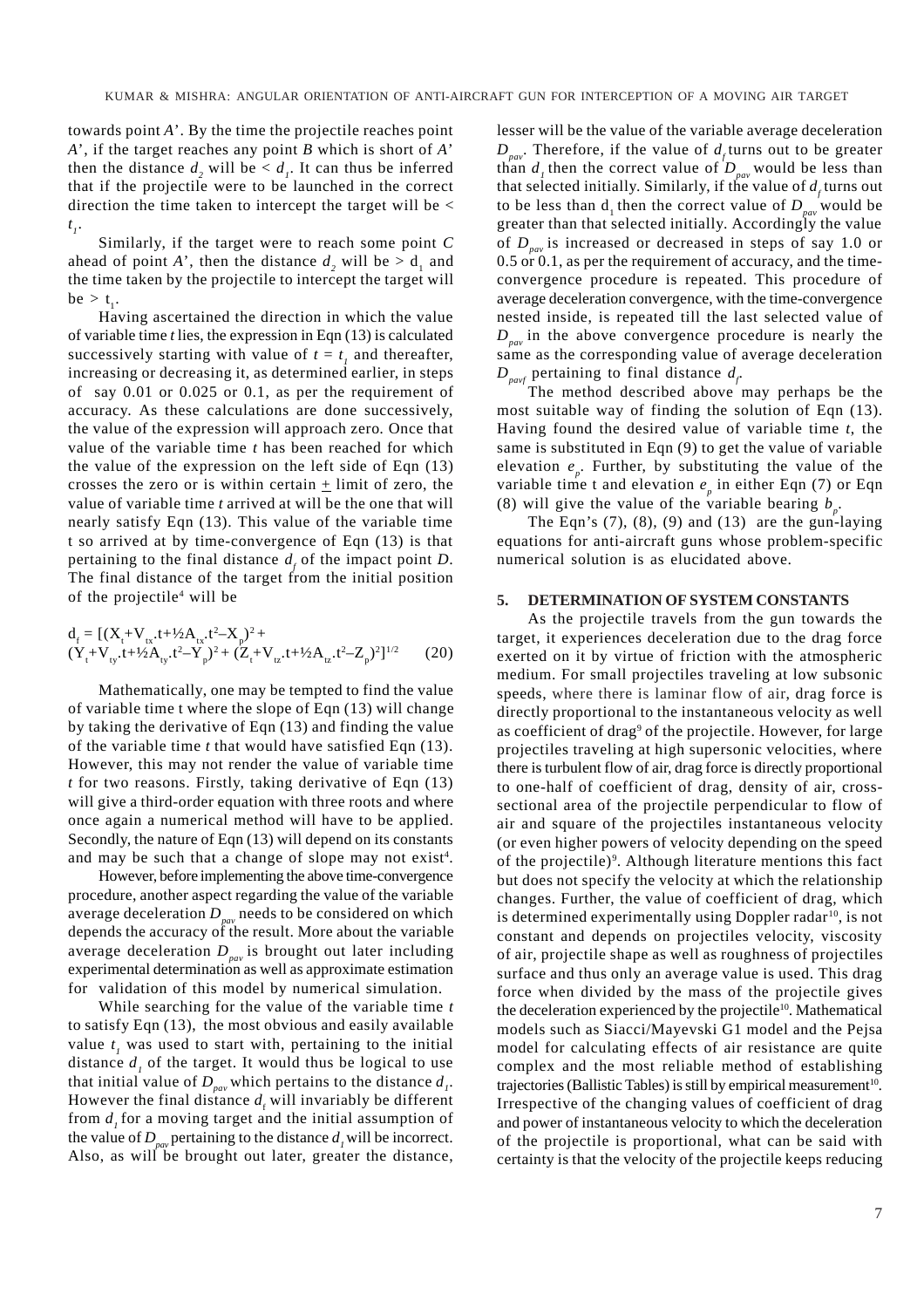continuously, which in turn reduces the deceleration experienced by the projectile. It is thus evident that greater the distance, lesser will be the average velocity and thus the average deceleration as well.

Since the velocity of the projectile is continuously reducing, the best value that can be chosen over a certain distance traveled by the projectile is the average velocity which will render the average deceleration of the projectile over the distance under consideration. Using the most common expression of drag force in which it is proportional to square of instantaneous velocity and representing onehalf of coefficient of drag, density of air, cross sectional area of the projectile, and inverse of mass of the projectile by a single constant C which may be called the deceleration constant<sup>9</sup>, the average deceleration may be represented mathematically as

$$
D_{\text{pav}} = C.V_{\text{pav}}^2 \tag{21}
$$

To estimate the average deceleration one would instinctively tend to mathematically integrate instantaneous deceleration wrt to time. However, neither deceleration nor the velocity to which deceleration is proportional, can be represented as a function of time since these are interdependent<sup>11</sup>. This aspect, apart from the fact that the velocity at which its relationship changes with deceleration not being known, leads one to infer that experimental determination of average deceleration will yield more realistic results.

The average deceleration of the projectile over a certain distance can be determined by conducting an experiment in the following way. A single projectile is fired from a gun kept at a height *h* from the ground in a horizontal direction, parallel to the surface of earth as shown in Fig. 5. Thus one can write the equation for its motion along the *Z* axis as

$$
-h = V_{pz}t - \frac{1}{2}g_t^2 - D_{pav}t^2
$$
 (22)

If one neglects the viscous friction effect, since the velocity achieved by the projectile along *Z* axis will not be high for height equal to say up to 10 m or so, and also



**Figure 5. Experimental determination of deceleration due to viscous friction of the atmosphere.**

since the initial velocity of the projectile along the *Z* axis is zero, the equation reduces to

$$
h = \frac{1}{2}gt^2
$$
 (23)

and therefore

$$
t = (2h/g)^{1/2} \tag{24}
$$

To get a still more accurate value of time *t*, the projectile may simply be dropped from various heights and time *t* elapsed till the projectile hits the ground be recorded using an accurate time measurement device such as gun chronograph.

Let the projectile travel the distance *d* before it hits the ground, which can be measured physically. Also, the initial velocity of the projectile along the *X* axis, i.e. *K*, is known from the gun's muzzle velocity measuring device or from the manufacturer's data sheet. We may thus write the equation for the motion of the projectile along the *X* axis as

$$
d = V_{px}t - \frac{1}{2}D_{pav}t^2
$$
 (25)

Substituting value of time *t* and rearranging,one gets

$$
D_{\text{pav}} = [K.(2h/g)^{1/2} - d]/(h/g)
$$
 (26)

This experiment is repeated from different heights from which a graph/table can be drawn between the average deceleration of the projectile and the distance.

However, for validation of the model by numerical simulation, one may approximately estimate the value of average deceleration  $D_{\text{pav}}$  for various distances as described hereafter. Based on experience of Army's Air Defence Regiments, it has been established that attacking enemy aircrafts flying in at a low altitude, ranging between 300 m and 800 m, to avoid radar detection and at speeds no more than 1.2 Mach (Mach 1 is approximately 331 m/s, the speed of sound) to enable precision delivery of conventional explosives. Also, most anti-aircraft guns in use today have maximum muzzle velocity of 1000 m/s and maximum effective range of approximately 3000 m. At this maximum effective range of 3000 m, for the worst case of a receding target at 400 m/s (1.2 Mach), the velocity of the projectile should be at least 400 m/s for it to be able to hit the target. Thus the average velocity of the projectile over this distance of 3000 m would be one-half of summation of the initial and final velocities, i.e.,  $[1000 \text{ m/s} + 400 \text{ m}$ s]  $/ 2 = 700$  m/s and the time of flight of the projectile would be ratio of distance and the average velocity i.e.  $(3000 \text{ m}) / (700 \text{ m/s}) = 4.285 \text{ s}$ . From the laws of motion one may write:

Distance = (Initial Velocity x Time) –  
\n
$$
\frac{1}{2} \text{ (Average deceleration x Time}^2 \text{)}
$$
\n(27)

Substituting the values,

$$
3000 = (1000 \times 4.285) - \frac{1}{2} (D_{\text{pav}}) (4.285)^2
$$
 (28)  
and therefore,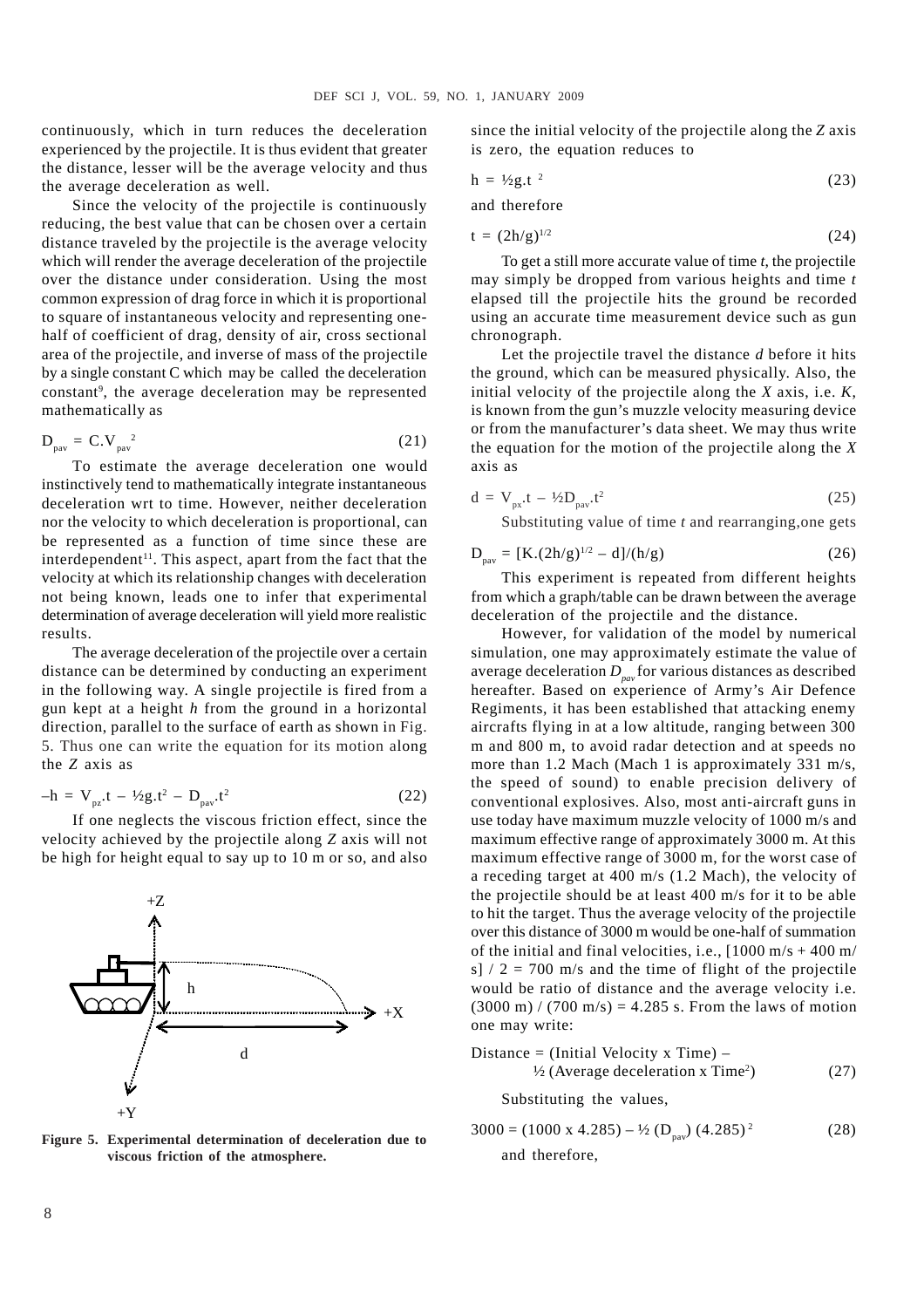$$
D_{\text{pav}} = 140. \tag{29}
$$

Thus, a point has been established on the distance Vs average deceleration graph. Substituting the value of  $D_{\text{pav}}$  as 140 and the value of average velocity as 700 m/ s pertaining to the distance 3000 m in Eqn (21), one gets the value of the deceleration constant *C* as

$$
C = D_{\text{pav}} / V_{\text{pav}}^2 = 140 / 700^2 = 0.00028571
$$
 (30)

It is also known that the velocity of the projectile at the muzzle of the gun is 1000 m/s when the distance traveled is zero. When substituted in Eqn (21) along with the value of the deceleration constant *C*, as calculated above, the value of  $D_{\text{pav}}$  is known which pertains to the value of distance as zero.

$$
D_{\text{pav}} = V_{\text{pav}}^2 \cdot C = 1000^2 \times 0.00028571 = 285.71 \tag{31}
$$

It has thus been established that another point on the distance V<sub>s</sub> average deceleration graph. Assuming that the variation in the average velocity of the projectile over various distances is linear, we can now draw a graph by joining a straight line between the two points established above, depicting the relationship between distance and average deceleration as shown in Fig. 6. However, in the real world the variations in average velocity over various distances will not be linear and hence the experimentally determined table/graph of average deceleration over various distances will also not be linear.

From the two points that we have established above and the straight line joining them which depicts the relationship between distance and average deceleration, the value of *D<sub>nav</sub>* at any distance *d* can be calculated as under:

$$
D_{\text{pav}} = D_{\text{pav}}(\text{initial}) +
$$
  
[(D\_{\text{pav}}(\text{final}) - D\_{\text{pav}}(\text{initial}))/(d(\text{final}) - d(\text{initial}))].d (32)

Substituting the values, one gets,

 $D_{\text{pav}} = 285.71 + [(140 - 285.71) / (3000 - 0)]$ . d (33) and therefore,

$$
D_{\text{pav}} = 285.71 - (0.04857) \text{ . d} \tag{34}
$$

The Eqn (34), which gives a typical approximate estimate of the value of average deceleration  $D_{pav}$  for various distances was established only to provide quantitative values to work with for the purpose of validation of the model by numerical simulation in the absence of physical resources for experimental determination of the values. While implementing the model in the real world, only experimentally determined values in the form of look-up table are to be used to achieve accurate and successful results.

Projectile drag/deceleration is directly proportional to air density, which depends on temperature, pressure, and moisture<sup>8</sup>. An increase in pressure or decrease in temperature will result in an increase in density. Although not as obvious, an increase in moisture content will result in a decrease in density. Since the air pressure varies



**Figure 6. Estimation of average deceleration at various distances.**

widely at a particular place depending on its altitude and the variations superimposed due to temperature depending on the time of the day, the graph/table between the average deceleration and distance is drawn with a fixed relation between density and altitude for average temperature and moisture levels just like the standard trajectories reflected in the ballistic/firing tables<sup>8</sup>. The value of the average deceleration over a certain distance isthen read off from the graph/table pertaining to the altitude at which the anti-aircraft gun is operating.

#### **6. SIMULATION VALIDATION**

To gain faith, let an example be considered to and demonstrate the efficacy/validity of Eqn (13). The initial values of the variables have been chosen consistent with the facts based on experience of Army's Air Defence Regiments.

The target is assumed to be initially positioned  $+2000$  m away along *X* axis, + 2200 m away along *Y* axis, approaching at a constant velocity of –250 m/s along *X* axis, –275 m/s along *Y* axis (approacher target with crossover distance) and with no acceleration. Further, the anti-aircraft gun is assumed to be displaced +50 m along *X* and *Y* axes from the target tracking device which is at the origin of the reference frame. The initial muzzle velocity of the projectile of most anti-aircraft gun's today is approximately 1000 m/s and assumed accordingly. The Eqn (34) have been used to provide values of average deceleration for various distances.

With this data, the Eqn (13) was solved using software made in MATLAB 6.1, as shown in Table 2. The software numerically simulates values of the variables time t and average deceleration  $D_{\text{pav}}$  which satisfy the Eqn (13) along with the count (n) for the number of times the iterations take place for time convergence and the count (m) for the number of times the average deceleration convergence takes place. Thereafter the analytical values for the final position of the target  $(X_{n'} | Y_{n'} Z_{n'})$  and the projectile  $(X_{n'} | Y_{n'} Z_{n'})$ along the three axes, initial and the final distances of the target  $(d_i, d_j)$  and the average deceleration  $(D_{pavf})$ corresponding to the final distance is calculated. The result of the simulation after time convergence procedure for the first time as well as after full procedure of average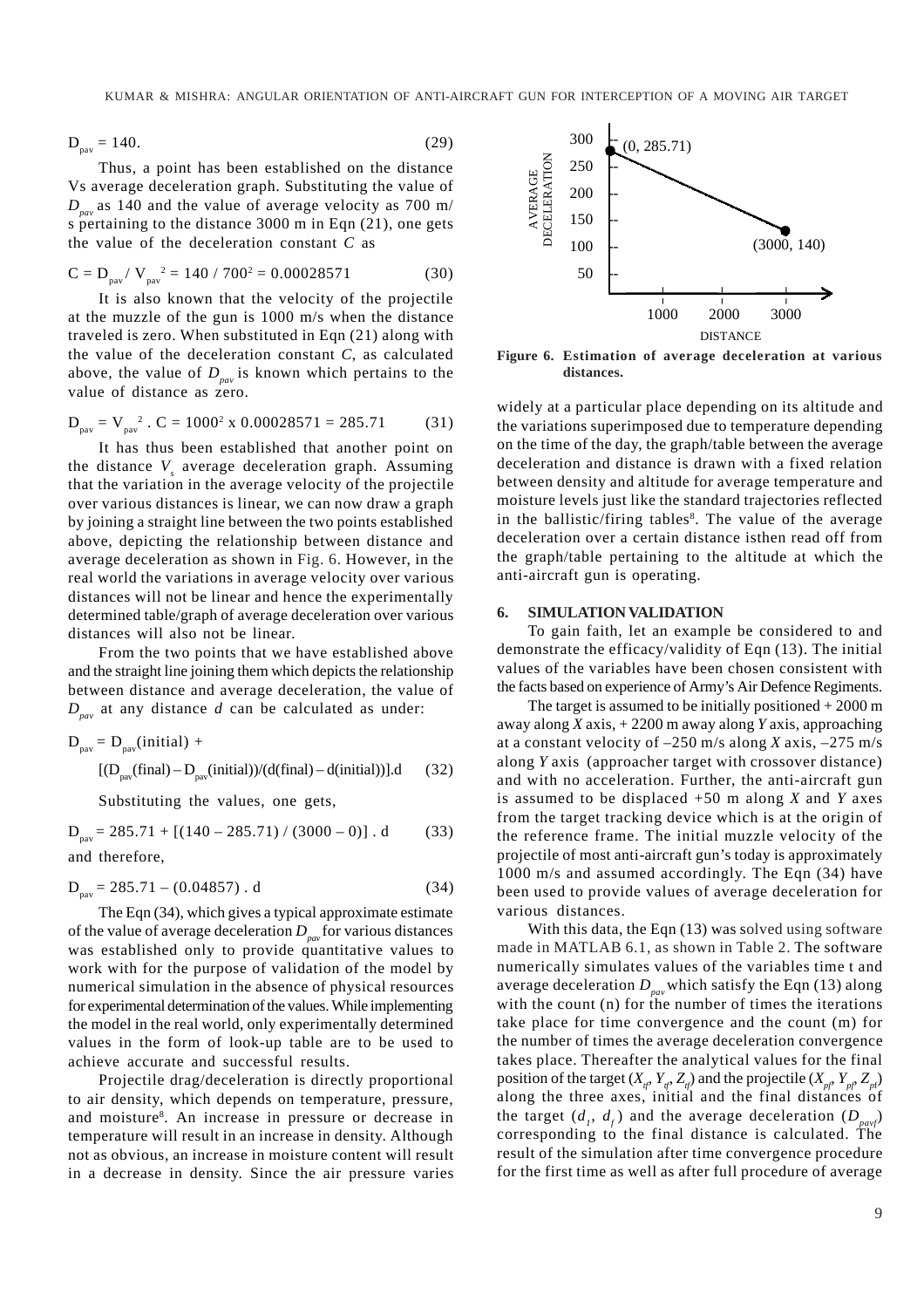**Table 2. Software program for time convergence and average deceleration convergence of Eqn (13) to calculate projectile elevation ep and bearing bp.**

```
% anti aircraft gun laying angle calculation program in matlab 6.1 % 
Xt = 2000; Yt = 2200; Zt = 500; Vtx = -250; Vty = -275; Vtz = 0; Atx = 0; Aty = 0; Atz = 0;
Xp = 50; Yp = 50; Zp = 0;
\mathbf{K} = 1000: \mathbf{G} = 9.8:
dl = sqrt((Xt-Xp)^2+(Yt-Yp)^2+(Zt-Zp)^2); % check tgt approaching / receeding
Dpav = 285.7 - 0.04857 * d1;
t1 = (K-sqrt(K^2-2*d1*Dpav))/Dpav;
t = t1;
d2 = \text{sqrt}((Xt+Vtx*t+0.5*Atx*t^2-Zp)^2+(Yt+Vtv*t+0.5*Atv*t^2-Yp)^2+(Zt+Vtz*t+0.5*Atz*t^2-Zp)^2) ;
if d1 > d2% set direction of search for time t
  dir = -1;
else 
  dir = 1;
end 
eqn = 0.25*(Atx^{2}+Aty^{2}+(Atz+G)^{2}-Dpav^{2})*t^{4}+ ...((Atx*Vtx)+(Aty*Vty)+((Atz+G)*Vtz)+(K*Dpav))*t^3+ ...(((Xt-Xp)*Atx)+Vtx^2+((Yt-Yp)*Aty)+Vty^2+((Zt-Zp)*(Atz+G))+Vtz^2-K^2)*t^2+ ...2.0*((\dot{X}t-Xp)*Vtx)+((Yt-Yp)*Vty)+((Zt-Zp)*Vtz))*t+ ...(Xt-Xp)^2+(Yt-Yp)^2+(Zt-Zp)^2;
x = sign(ean): % check initial value of eqn is +ve / -Ve
n = 0; % count number of iterations while searching for time t
switch x 
   case -1 
      while eqn < 0 % limit number of iteration till eqn reaches zero 
     n = n + 1:
    t = t1 + (dir* n * 0.01);
     eqn = 0.25*(Atx^2+Aty^2+(Atz+G)^2-Dpay^2)*t^4+ ...((Atx*Vtx)+(Aty*Vty)+((Atz+G)*Vtz)+(K*Dpav))*t^3+.
           (((Xt{\cdot}Xp)^*Atx)+Vtx^{\wedge}2+((Yt{\cdot}Yp)^*Aty)+Vty^{\wedge}2+((Zt{\cdot}Zp)^*(Atz+G))+Vtz^{\wedge}2{\cdot}K^{\wedge}2)^*t^{\wedge}2+...2.0*((Xt-Xp)*Vtx)+((Yt-Yp)*Vty)+((Zt-Zp)*Vtz))*t+.
           (Xt-Xp)^2+(Yt-Yp)^2+(Zt-Zp)^2 ;
     end 
  case +1while \operatorname{\sf eqn}>0 % limit number of iteration till eqn reaches zero
     n = n + 1:
     t = t1 + (dir*n*0.01);
     eqn = 0.25*(Atx^2+Aty^2+(Atz+G)^2-Dpav^2)*t^4+ ...((Atx*Vtx)+(Aty*Vty)+((Atz+G)*Vtz)+(K*Dpav))*t^3+...(((Xt-Xp)*Atx)+Vtx^2+((Yt-Yp)*Aty)+Vty^2+((Zt-Zp)*(Atz+G))+Vtz^2-K^2)*t^2+ ...2.0*(((Xt-Xp)*Vtx)+((Yt-Yp)*Vty)+((Zt-Zp)*Vtz))*t+ ...
           (Xt-Xp)^2+(Yt-Yp)^2+(Zt-Zp)^2 ;
     end 
end 
% find gun elevation / bearing , position of target/ projectile and distance of impact 
e = \sin ((Zt-Zp+(Vtz*t)+(0.5*Atz*t^2)+(0.5*G*t^2))/(K*t)-(0.5*Dpav*t^2)); % gun elevation
b = \text{atan } ((Yt-Yp+(Vty*t)+(0.5*Aty*t^2))/(Xt-Xp+(Vtx*t)+(0.5*Atx*t^2))); % gun bearing
Xtf = Xt + Vtx*t + 0.5*Atx*t^2 ; % target's final posn along X axis
Ytf = Yt + Vty*t + 0.5*Aty*t^2 ; % target's final posn along Y axis
Ztf = Zt + Vtz*t + 0.5*Atz*t^2 ; % target's final posn along Z axis
Xpf = Xp + K*t*cos(e)*cos(b) - 0.5*Dpav*cos(e)*cos(b)*t^2; % projectile's final posn along X axisYpf = Yp + K*t\cos(e)*\sin(b) - 0.5*Dpav*\cos(e)*\sin(b)*t^2; % projectile's final posn along Y axisZpf = Zp + K^*t^*sin(e) - 0.5*Dpav*sin(e)*t^2 - 0.5*G*t^2 ; % projectile's final posn along Z axis
df = sqrt((Xtf-Xp)^{2}+(Ytf-Yp)^{2}+(Ztf-Zp)^{2}); % targets's final distance w.r.t projectile
Dpavf = 285.7 – 0.04857*df ; % final value of Dpav corresponding to df 
t1, n, t, Xtf, Ytf, Ztf, Xpf, Ypf, Zpf, d1, d2, df, Dpavf, Dpav, e, b %- print results 
m = 0; % count number of iterations while searching for Dpav
% chk direction of search for correct Dpav 
if Dpavf > Dpav 
   while Dpavf > Dpav 
  m = m + 1:
  Dpav = Dpav + 1.0;
  t = t1;
  n = 0;
  eqn = 0.25*(Atx^2+Aty^2+(Atz+G)^2-Dpav^2)*t^4+ ...((Atx*Vtx)+(Aty*Vty)+((Atz+G)*Vtz)+(K*Dpay))*t^3+ ...(((Xt-Xp)*Atx)+Vtx^2+((Yt-Yp)*Aty)+Vty^2+((Zt-Zp)*(Atz+G))+Vtz^2+K^2)*t^2+ ...2.0*(((Xt-Xp)*Vtx)+((Yt-Yp)*Vty)+((Zt-Zp)*Vtz))*t+ ...
        (Xt-Xp)^2+(Yt-Yp)^2+(Zt-Zp)^2;
  x = sign(eqn);
      switch x 
        case -1 
           while eqn < 0 % limit number of iteration till eqn reaches zero 
         n = n + 1:
```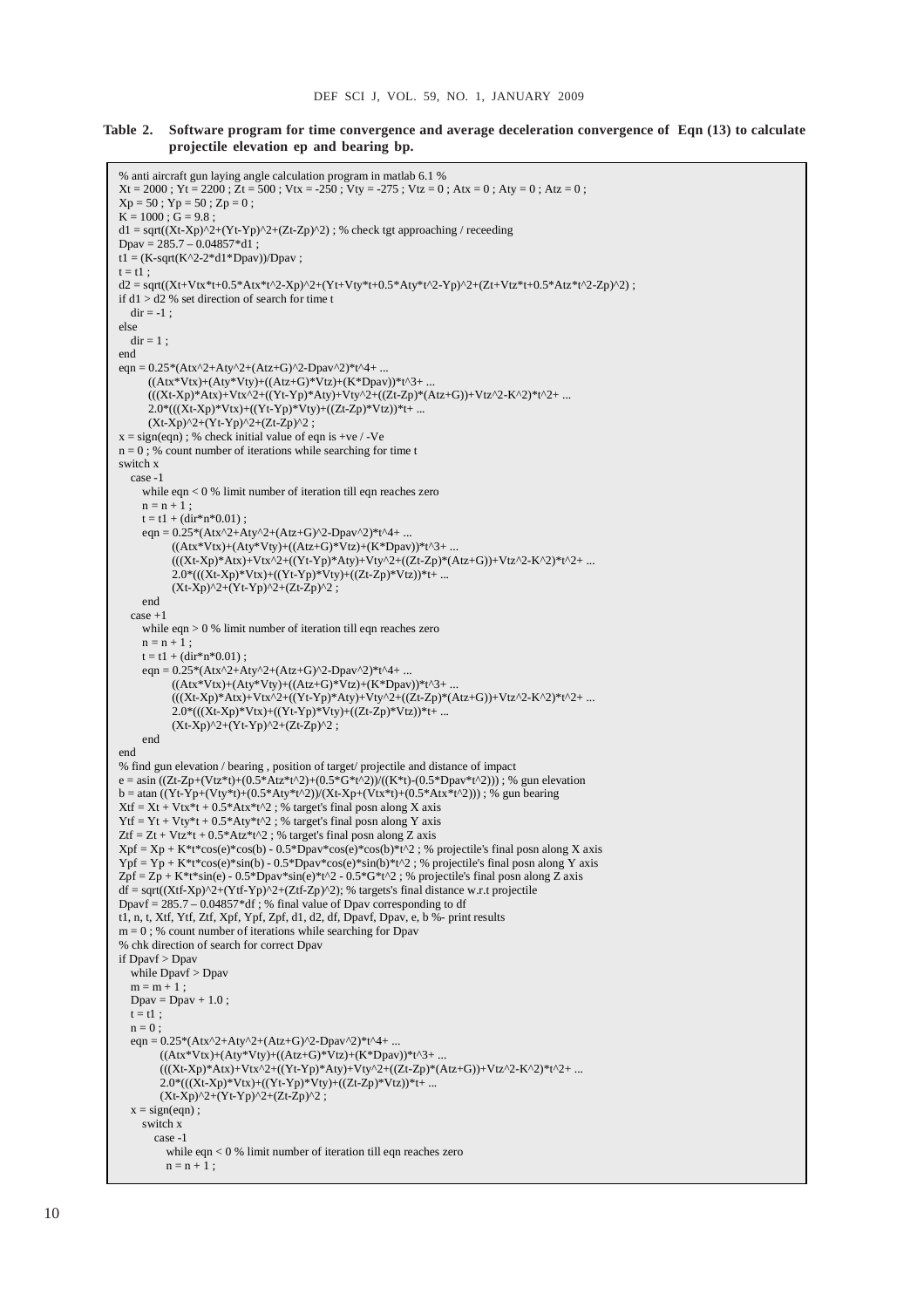KUMAR & MISHRA: ANGULAR ORIENTATION OF ANTI-AIRCRAFT GUN FOR INTERCEPTION OF A MOVING AIR TARGET

```
t = t1 + (dir*n*0.01);
eqn = 0.25*(Atx^2+Aty^2+(Atz+G)^2-Dpav^2)*t^4+ ...((Atx*Vtx)+(Aty*Vty)+((Atz+G)*Vtz)+(K*Dpav))*t^3+ ...(((Xt-Xp)*Atx)+Vtx^2+((Yt-Yp)*Aty)+Vty^2+((Zt-Zp)*(Atz+G))+Vtz^2+K^2)*t^2+...2.0*((Xt-Xp)*Vtx)+((Yt-Yp)*Vty)+((Zt-Zp)*Vtz))*t+ ...(Xt-Xp)^2+(Yt-Yp)^2+(Zt-Zp)^2 ;
          end 
       case +1 
          while eqn > 0 % limit number of iteration till eqn reaches zero 
         n = n + 1;
         t = t1 + (dir * n * 0.01):
         eqn = 0.25*(Atx^2+Aty^2+(Atz+G)^2-Dpav^2)*t^4+ ...((Atx*Vtx)+(Aty*Vty)+((Atz+G)*Vtz)+(K*Dpav))*t^3+ ...(((Xt-Xp)*Atx)+Vtx^2+((Yt-Yp)*Aty)+Vty^2+((Zt-Zp)*(Atz+G))+Vtz^2+K^2)*t^2+...2.0*((Xt-Xp)*Vtx)+((Yt-Yp)*Vty)+((Zt-Zp)*Vtz))*t+ ...(Xt-Xp)^2+(Yt-Yp)^2+(Zt-Zp)^2 ;
          end 
     end 
  e = \sin((Zt-Zp+(Vtz*t)+(0.5*Atz*t^2)+(0.5*G*t^2))/((K*t)-(0.5*Dpav*t^2))); % gun elevation
  b = \text{atan } ((Yt-Yp+(Vty*t)+(0.5*Aty*t^2))/(Xt-Xp+(Vtx*t)+(0.5*Atx*t^2))); % gun bearing
  Xtf = Xt + Vtx*t + 0.5*Atx*t^2; % target's final posn along X axis
  Ytf = Yt + Vty*t + 0.5*Aty*t^2; % target's final posn along Y axis
  Ztf = Zt + Vtz*t + 0.5*Atz*t^2; % target's final posn along Z axis
  Xpf = Xp + K*t*cos(e)*cos(b) - 0.5*Dpav*cos(e)*cos(b)*t^2; % projectile's final posn along X axisYpf = Yp + K*t*cos(e)*sin(b) - 0.5*Dpav*cos(e)*sin(b)*t^2; % projectile's final posn along Y axis
  Zpf = Zp + K*t*sin(e) - 0.5*Dax*sin(e)*t^2 - 0.5*G*t^2 ; % projectile's final posn along Z axis
  df = sqrt((Xtf-Xp)^2 + (Ytf-Yp)^2 + (Ztf-Zp)^2); % targets's final distance w.r.t projectile
  Dpavf = 285.7 - 0.04857 * df; % final value of Dpav corresponding to df
   end 
else 
   while Dpavf < Dpav 
  \mathbf{m}=\mathbf{m}+1 ;
  Dpav = Dpav - 1.0;
  t = t1:
  n = 0 :
  eqn = 0.25*(Atx^2+Aty^2+(Atz+G)^2-Dpav^2)*t^4+ ...((Atx*Vtx)+(Aty*Vty)+((Atz+G)*Vtz)+(K*Dpav))*t^3+...(((Xt-Xp)*Atx)+Vtx^2+((Yt-Yp)*Aty)+Vty^2+((Zt-Zp)*(Atz+G))+Vtz^2-K^2)*t^2+ ...2.0*(((Xt-Xp)*Vtx)+((Yt-Yp)*Vty)+((Zt-Zp)*Vtz))*t+ ...
        (Xt-Xp)^2+(Yt-Yp)^2+(Zt-Zp)^2 ;
  x = sign(ean):
     switch x 
       case -1 
          while eqn < 0 %- limit number of iteration till eqn reaches zero 
         n = n + 1;
         t = t1 + (dir*n*0.01);
         eqn = 0.25*(Atx^2+Aty^2+(Atz+G)^2-Dpav^2)*t^4+ ...((Atx*Vtx)+(Aty*Vty)+((Atz+G)*Vtz)+(K*Dpav))*t^3+...(((Xt-Xp)*Atx)+(Ytx^2+((Yt-Yp)*Aty)+Vty^2+((Zt-Zp)*(Atz+G))+Vtz^2-K^2)*t^2+ ...2.0*((\overline{X}t-Xp)*Vtx)+((Yt-Yp)*Vty)+((Zt-Zp)*Vtz))*t+ ...(Xt-Xp)^2+(Yt-Yp)^2+(Zt-Zp)^2;
          end 
      case +1while e^{q} = 0 % - limit number of iteration till eqn reaches zero
         n = n + 1;
         t = t1 + (dir*n*0.01);
         eqn = 0.25*(Atx^2+Aty^2+(Atz+G)^2-Dpav^2)*t^4+ ...((Atx*Vtx)+(Aty*Vty)+((Atz+G)*Vtz)+(K*Dpav))*t^3+ ...(((Xt-Xp)*Atx)+Vtx^2+((Yt-Yp)*Aty)+Vty^2+((Zt-Zp)*(Atz+G))+Vtz^2-K^2)*t^2+ ...2.0*((\dot{X}t-Xp)*Vtx)+((Yt-Yp)*Vty)+((Zt-Zp)*Vtz))*t+ ...(Xt-Xp)^2+(Yt-Yp)^2+(Zt-Zp)^2 ;
          end 
     end 
  e = \sin ((Zt-Zp+(Vtz*t)+(0.5*Atz*t^2)+(0.5*G*t^2))/((K*t)-(0.5*Dpav*t^2))); % gun elevation
  b = \text{atan } ((Yt - Yp + (Vty*t) + (0.5*Aty*t^2))/(Xt-Xp + (Vtx*t) + (0.5*Atx*t^2))); % gun bearing
  Xtf = Xt + Vtx*t + 0.5*Atx*t^2; % target's final posn along X axis
  Ytf = Yt + Vty*t + 0.5*Aty*t^2 ; % target's final posn along Y axis
  Ztf = Zt + Vtz*t + 0.5*Atz*t^2; % target's final posn along Z axis
  Xpf = Xp + K*t*cos(e)*cos(b) - 0.5*Dav*cos(e)*cos(b)*t^2 ; % projectile's final posn along X axisYpf = Yp + K*t*cos(e)*sin(b) - 0.5*Dpav*cos(e)*sin(b)*t^2; % projectile's final posn along Y axisZpf = Zp + K^*t^*sin(e) - 0.5*Dpav*sin(e)*t^2 - 0.5*G*t^2 ; % projectile's final posn along Z axis
  df = sqrt((Xtf-Xp)^{2}+(Ytf-Yp)^{2}+(Ztf-Zp)^{2}); % targets's final distance w.r.t projectile
  Dpavf = 285.7 - 0.04857 * df; % final value of Dpav corresponding to df
   end 
end 
m, n, t, Xtf, Ytf, Ztf, Xpf, Ypf, Zpf, d1, d2, df, Dpavf, Dpav, e, b %- print results 
%- end of programme
```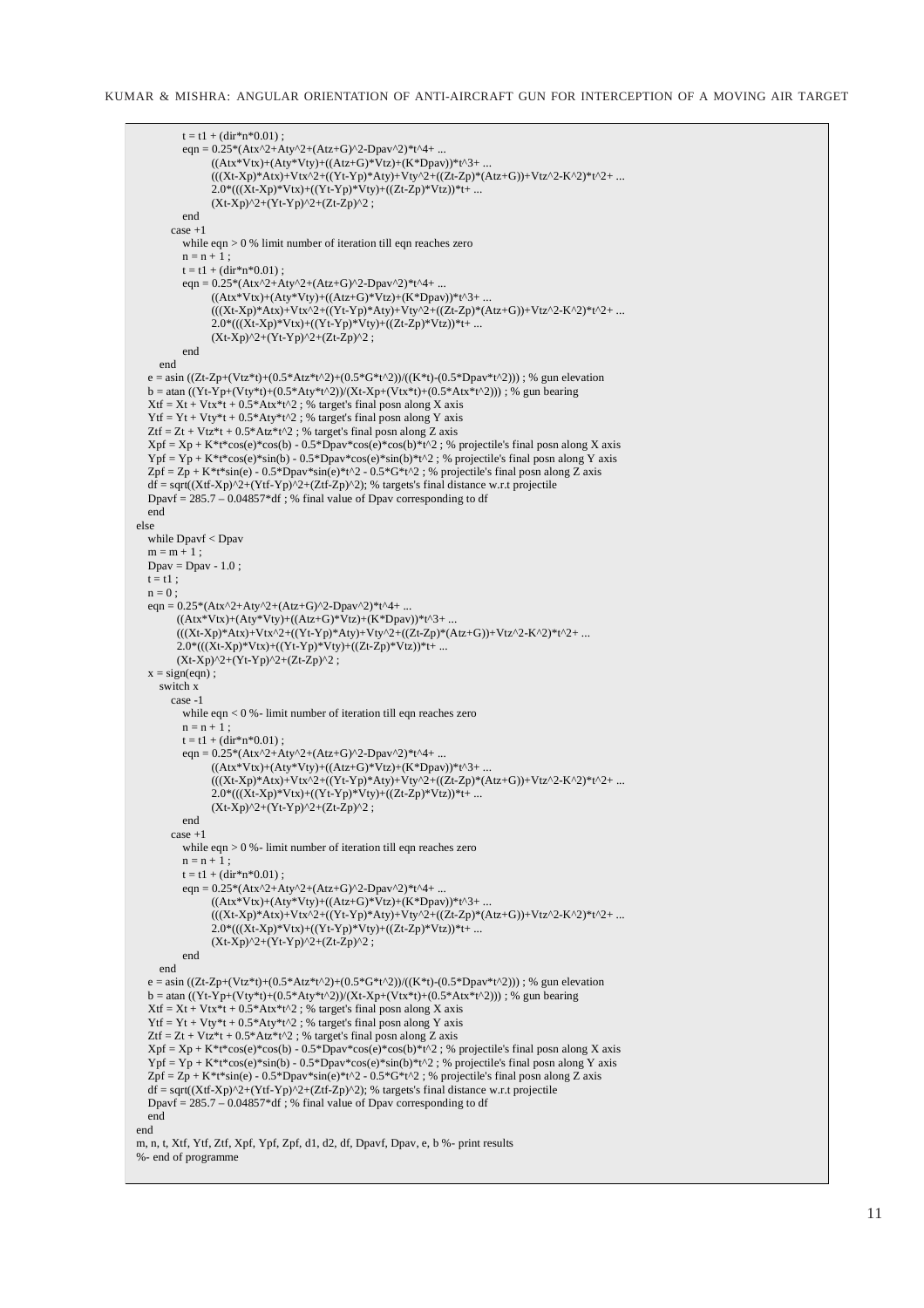deceleration convergence with time convergence nested inside is shown in Table 3.

After the time convergence for the first time in which 172 iterations took place, apparently the values of final position of the target ( $X_{\text{rf}} = 1378.3 \text{ m}$ ,  $Y_{\text{tf}} = 1516.1 \text{ m}$ ) and the projectile ( $X_{pf}$  = 1376.8 m,  $Y_{pf}$  = 1514.5 m) are almost the same, with a difference of 1.5 m and 1.6 m along the two axes, leading us to believe that collision will take place. However, the average deceleration  $D_{\text{part}}$  corresponding to the final distance  $d_f$  is 186.5405 and is not the same as the initially chosen value of  $D_{\text{pav}}$  which is 142.5667. It can thus be inferred that in the real world the projectile will experience an average deceleration other than 142.5667 and hence the values of final position of the projectile along the three axes are incorrect. However, after the average deceleration convergence in which 47 iterations took place and the last iteration nested with another 155 iterations of time convergence, the value of average deceleration  $D_{\text{part}}$  corresponding to the final distance  $d_f$  is 189.5145 which is almost same as the value of  $D_{pav}^{q} = 189.5667$ arrived at by average deceleration convergence procedure. It can thus be inferred that the projectile will actually experience an average deceleration of 189.5667 and hence the values of final position of the target and the projectile along the three axes as well as the gun elevation and bearing are correct. The corresponding values along *X* and *Y* axes of the final position of target ( $X_f$  = 1335.8 m,  $Y_f = 1469.3$  m) and final position of the projectile ( $X_{pf} =$ 1335.4 m,  $Y_{pf}$  = 1468.9 m) are same with a negligible difference of just 0.4 m along both *X* and *Y* axes.

The difference of 0.4 m in the values of the final position of target and the projectile along *X* and *Y* axes worked out in the example are negligible as compared to size of an aircraft and will vary for other examples with different initial target data. For the choice of 0.01 s as the size of the step in the time convergence procedure, the distance an aircraft would travel in 0.01 s while flying at 1.2 Mach (400 m/s approx) will be only four meters and the difference in the values of the final position of target and the projectile will also be within this range which may be improved by further reducing the size of the step if required. As per practices of anti aircraft gunnery, invariably a burst of eight to ten projectiles are fired and due to recoil of the gun, dispersion takes place. This dispersion of projectiles in 3-D space as well as the use of proximity fuse<sup>1</sup> in the projectile enables the projectile to be effective against the target. Lastly, as regards to the execution time of the software, the results are displayed instantaneously on the computer screen even before the release of the click of the mouse which would be adequate for real time application.

#### **7. ERROR COMPENSATION**

It will be appropriate to mention that the angular orientation of the gun estimated so far will remain a little inaccurate as long as the error attributable to the computation

**Table 3. Result of convergence procedures on Eqn (13) for example in Table 2.**

| Results of time convergence<br>for the first time. | <b>Results of average</b><br>deceleration convergence<br>with time convergence<br>nested inside |  |  |
|----------------------------------------------------|-------------------------------------------------------------------------------------------------|--|--|
| $t1 = 4.2069$                                      | $m = 47$                                                                                        |  |  |
| $n = 172$                                          | $n = 155$                                                                                       |  |  |
| $t = 2.4869$                                       | $t = 2.6569$                                                                                    |  |  |
| $Xtf = 1.3783e+003$                                | $Xtf = 1.3358e+003$                                                                             |  |  |
| $Ytf = 1.5161e+003$                                | $Ytf = 1.4693e+003$                                                                             |  |  |
| $Ztf = 500$                                        | $Ztf = 500$                                                                                     |  |  |
| $Xpf = 1.3768e+003$                                | $Xpf = 1.3354e+003$                                                                             |  |  |
| $Ypf = 1.5145e+003$                                | $Ypf = 1.4689e+003$                                                                             |  |  |
| $Zpf = 500.0000$                                   | $Zpf = 500.0000$                                                                                |  |  |
| $d1 = 2.9453e+0.03$                                | $d1 = 2.9453e+003$                                                                              |  |  |
| $d2 = 1.4294e+003$                                 | $d2 = 1.4294e+003$                                                                              |  |  |
| $df = 2.0405e+003$                                 | $df = 1.9793e+003$                                                                              |  |  |
| Dpayf = $186.5405$                                 | Dpayf = $189.5145$                                                                              |  |  |
| $Dpav = 142.5667$                                  | $Dpav = 189.5667$                                                                               |  |  |
| $e = 0.2622$                                       | $e = 0.2723$                                                                                    |  |  |
| $b = 0.8347$                                       | $b = 0.8347$                                                                                    |  |  |

time of the mathematical model, settling time and steady state error of the closed loop position control system for bearing and elevation channels of the gun as well as the drift due to ballistic effects and wind is not compensated for.

In the mathematical model developed so far, it is assumed that the computations are done instantaneously and the gun is aligned immediately without any time lag, which is not so. In the finite time taken to carry out the computations and the settling time taken by the gun to align itself, which will be system specific and known, the target would have moved ahead due to its velocity and acceleration. This distance can be added with the terms  $X_i$ ,  $Y_i$  and  $Z_i$ in Eqn's (1-3) respectively for compensation. The compensation for angular deviation due to steady state error of the closed loop position control system in bearing and elevation channels can be done by algebraically adding value of the angular deviation to the values of bearing and elevation, estimated in the mathematical model.

Also, to enable the anti-aircraft gun to traverse smoothly without any jerks while changing its orientation from one instance of time to another, a traverse rate may be injected in the control loops of elevation and bearing channel. If  $\dot{e}_p$  (n) and  $\dot{b}_p$  (n) are the elevation and bearing calculated based on the target data acquired at the t(n) instance of time and similarly  $e_p(n-1)$  and  $b_p(n-1)$  for the previous instance of time t(n-1), then the elevation rate  $\dot{e}_p$  (n) and bearing rate  $\dot{b}_p(n)$  at which the anti-aircraft gun may be made to traverse till the next instance of time  $t$  (n+1) will be as under:

$$
\dot{e}_p(n) = [e_p(n) - e_p(n-1)]/[t(n) - t(n-1)]
$$
\n(35)

$$
\dot{b}_p(n) = [b_p(n) - b_p(n-1)]/[t(n) - t(n-1)]
$$
\n(36)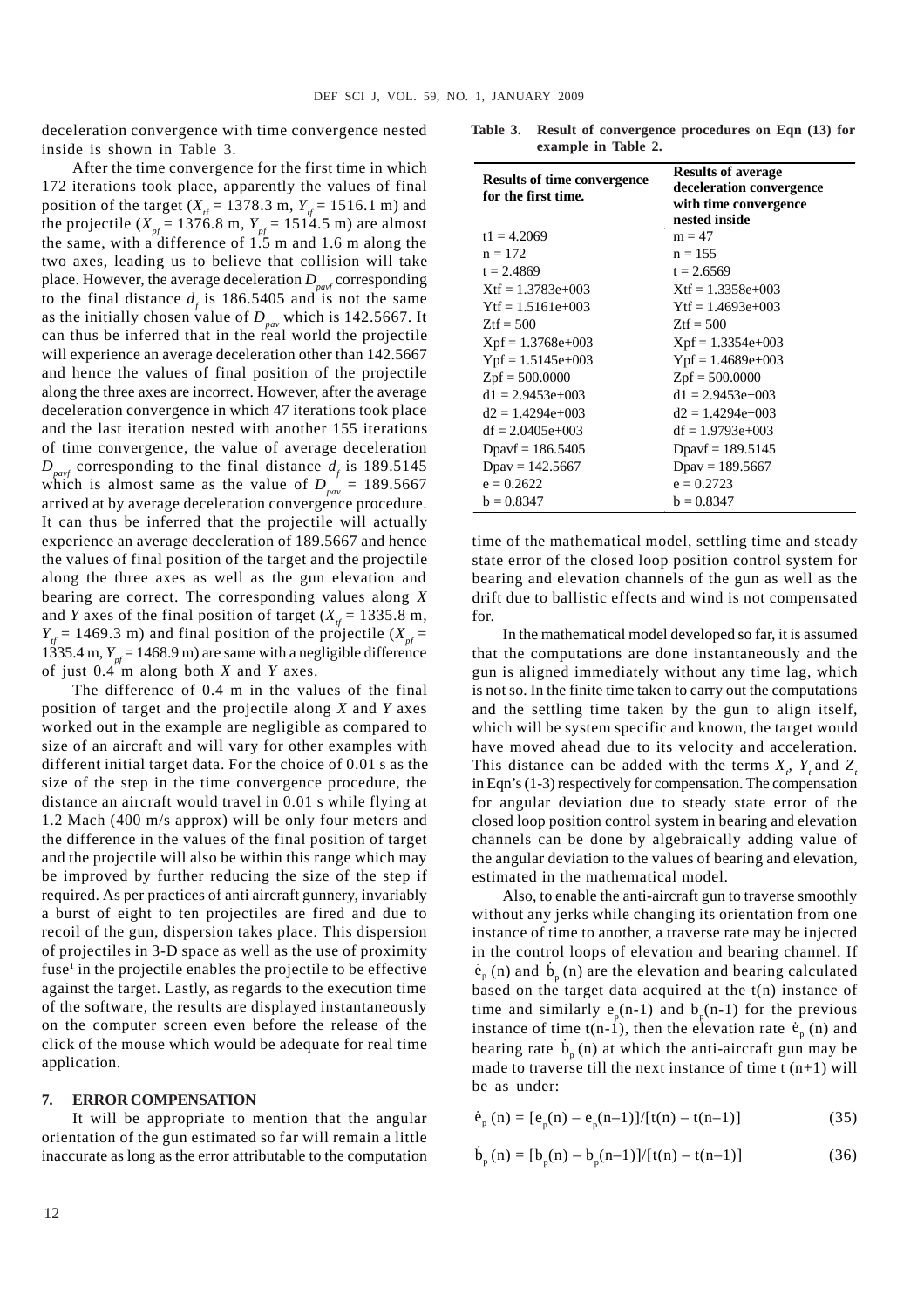When a projectile is fired, it does not go straight but tend to veer off in the direction of its spin. This effect is called drift and is mainly due to Equilibrium Yaw by virtue of projectile's gyroscopic motion<sup>8</sup>. The other factors that contribute to drift, although to a much lesser extent, are the Magnus Effect and Lateral Jump<sup>8</sup>. The drift due to Magnus Effect is very slight and is entirely masked by the drift due to the equilibrium yaw and hence ignored. Lateral jump caused by a slight lateral and rotational movement of the barrel at the instant of firing is also ignored since its effect on bearing is small and varies from round to round. The Coriolis Effect caused by rotation of earth pertain to long range guns firing at static targets located on ground and is not applicable to short range guns firing at mobile air targets. Also, Poisson Effect is no longer accepted since it is not supported by laws of aerodynamics. A practical method of allowing for drift is to assume that it is product of the drift constant and the tangent of the angle of departure of the projectile from the gun<sup>8</sup>. The angle of departure of the projectile from the gun is the vertical acute angle measured from the horizontal plane passing through the weapon to the line tangent to the trajectory at the commencement of free flight<sup>8</sup>. The Drift Constant depends on the muzzle velocity, spin rate, shape of the projectile and other characteristics of the projectile which is determined experimentally and mentioned by the manufacturer of the projectile and gun system<sup>8</sup>.

Angular deviation due to drift  $=$ 

#### Drift Constant x Tan (angle of departure) (37)

The effect of wind on a projectile in flight is called wind drift. The effect of ballistic wind can be analyzed by reducing it into its two components of range wind, which blows along the trajectory, and cross wind, which blows across the trajectory, by use of wind component tables<sup>8</sup>. The range wind which blows with the projectile (tail wind) offers less resistance while the range wind which blows against the projectile (head wind) offers more resistance. Since the cross-section which projectile offers to range wind is small the effect is negligible as compared to the effect of cross wind to which the cross-section offered by the projectile is much greater. Cross wind tend to carry the projectile with it causing drift and thereby deviation from direction of fire. The amount of drift depends on the cross wind speed acting on the cross-sectional area of the projectile, projectile's time of flight in air and projectile's time of flight in vacuum $12,13$ . The projectile's time of flight in vacuum is nothing but ratio of final distance of the target and muzzle velocity of the projectile.

# Drift due to crosswind  $=$  Crosswind velocity x (flight time in air – flight time in vacuum) (38)

The effect of drift due to cross wind and ballistic effects can be once again compensated by algebraically adding equivalent angular value of the drift to the value of angular orientation of gun estimated in the mathematical model.

#### **8. CONCLUSIONS**

In this paper, the problem of angular orientation of the anti-aircraft gun in direction of the predicted future position of the moving air target to enable collision of the projectile fired by the gun with the target has been dicussed. A method and computational algorithm scheme has been developed for determining angular orientation quantitatively in elevation and bearing. The mathematical model developed can be implemented on a digital computer in real time with inputs from the target tracking device and feeding back the outputs of angular orientation to the closed loop position control system in bearing and elevation channels of the anti-aircraft gun system.

#### **REFERENCES**

- 1. Howeth, Linwood S. History of communications-electronics in United States Navy, 1963. pp. 494-500. http:// earlyradiohistory.us/1963hw41.htm
- 2. Reference frames and coordinate, systems fundamentals of naval weapons systems, weapons and systems engineering department, United States Naval Academy. Chapter 18 http://www.fas.org/man/dod-101/navy/docs/ fun/part18.htm
- 3. Kumar, Deepak.& Mishra, R.N. Angular stabilisation on an unstable platform. *Def. Sci. J*., 2006, **56**(5), 679- 92.
- 4. Kumar, Deepak & Mishra, R.N. Angular steering for proportional navigation-commanded surface-to-air guided missile. *Def. Sci. J*., 2006, **56** (4), 437-49.
- 5. Townsend & James, R. Defence of naval task forces from anti-ship missiles, Naval Postgraduate School, Monterey, California, U.S. Mar 1999, pp. 38-42. http://www.diana.gl.nps.navy.mil/~ahbuss/StudentThesis/ TownsendThesis.pdf .
- 6. Ballistics and the fire control problem, systems fundamentals of naval weapons systems, weapons and systems engineering department, United States Naval Academy. Chapter 19 http://www.fas.org/man/dod-01/navy/docs/ fun/part19.htm
- 7. Chih-Fan, Chen. & I. John, Haas. Elements of control system analysis, Prentice-Hall of India, 1969, pp. 70- 76.
- 8. Field Artillery, Ballistics and Ammunition, SSO Arty, Mobile Command HQrs, Canada, 1963, **6**, pp. 92-102. http://www.nvbmb.nl/downloads/b-gl-306-006fp-001.pdf
- 9. Nave, C. R. Hyper Physics, Department of Physics and Astronomy, Georgia State University, Atlanta, Georgia 30303-3088. http://hyperphysics.phy-astr.gsu.edu/Hbase/ hframe.html
- 10. External ballistics, Wikipedia, the free encyclopedia http://en.wikipedia.org/wiki/External\_ballistics
- 11. Nave, C. R. HyperMath, Department of Physics and Astronomy, Georgia State University, Atlanta, Georgia 30303-3088. http://hyperphysics.phy-astr.gsu.edu/Hbase/ hframe.html
- 12. Pennycuick, K. Effect of cross-wind on a projectile.